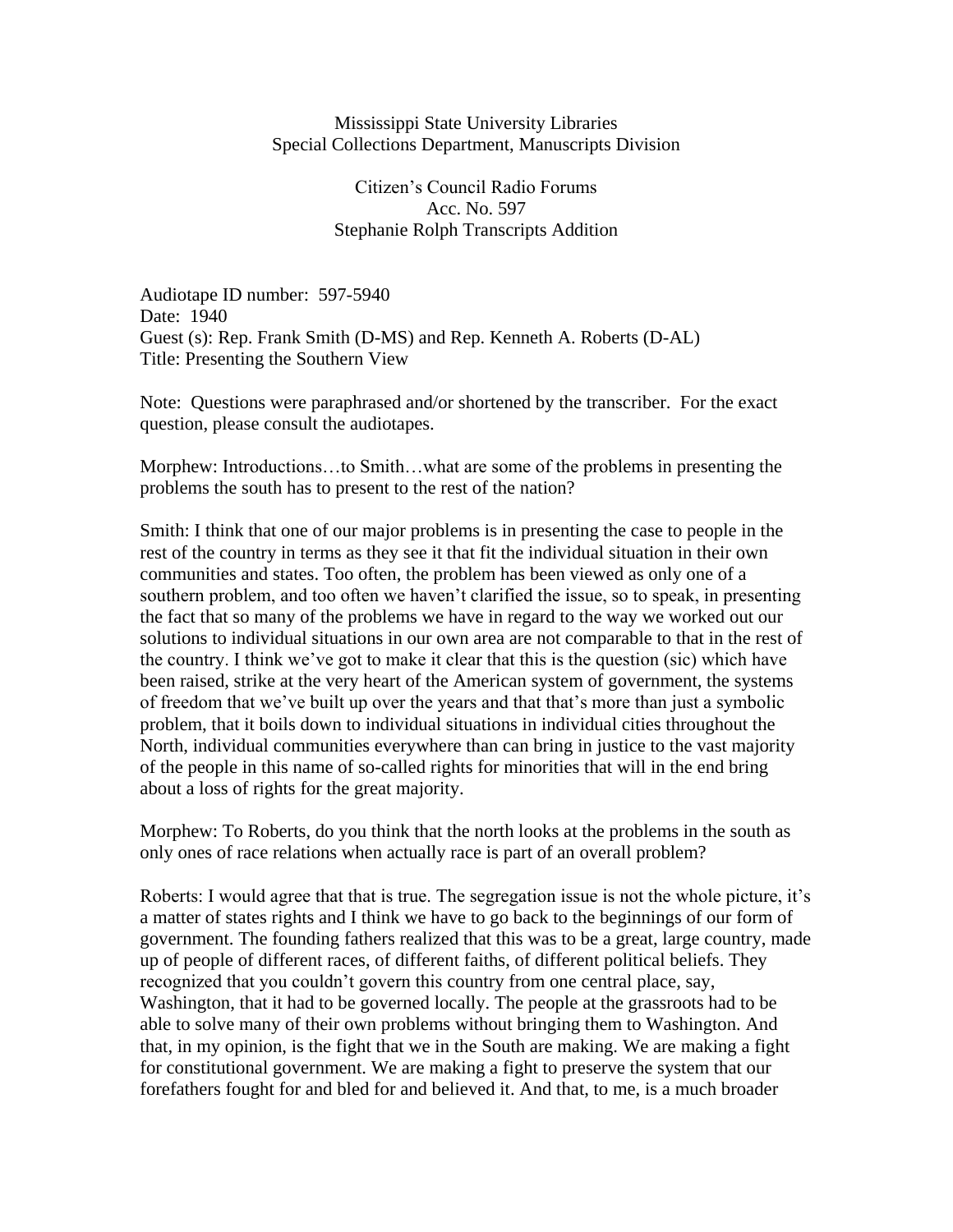question than the segregation issue. I think we're making a fight that will benefit the people not only in the south but benefit the people in the West and East and in the North and in all sections of the country.

Morphew: To Smith…isn't the question of race relations is only part of the question of whether we are going to continue to have local self-government and constitutional government in this country?

Smith: Exactly. We have seen the issue perhaps more sharply drawn in regard to this question of race relations because unfortunately too much of the fight being made for constitutional government has had to be centered around some of these so-called civil rights proposals, but basically, the whole idea is one that involves something more than race relations or any other type of human relations. It involves this situation of whether we are going to find a way to meet our desired ends that all of our people have in their individual areas, their individual states, without having to have centralized decisions or dictatorships from the outside. Unless we can find ways to work together as a great community of states we're not only going to fail to resolve our domestic problems but we are going to weaken our country so that we'll be unable to meet the great challenge of international leadership which has been thrust upon the United States. We've got to be internally strong if we are going to meet this problem of being able to provide adequate leadership for the free world. And a lot of these people who talk in terms, in relation to the civil rights issue, about how it affects us in the rest of the world forget that it's far more important than any idea about the end relation of the rest of the world that the United States stay strong because we have to stay strong to meet this responsibility of leadership.

Morphew: To Roberts…is one reason that race is being used, an attempt to isolate the south from the rest of the country?

Roberts: Well, I think there's no doubt about that. Not long ago, the national chairman of the Democratic Party practically invited the south out of the party. He has since retracted that statement but it's a very popular thing in some areas of the country to make the South the whipping boy. And by doing so certain politicians can appeal to large, bloc votes, and they do it at the expense of the country, in my opinion. And just as Congressman Smith has pointed out, that thing, if pursued far enough, will weaken us internally, will make us weak in the face of international communism and I think it's one of the most serious problems with which we are faced not only in this Congress but in every Congress since I've been here. And when you realize that the southern group in congress which consists of only about a hundred men who can be counted on to vote to uphold the southern ideals and the southern way of life, I think you can say that we have given a pretty good account for our people.

Morphew: To Smith…do the northerners understand the situation or have they been misled by the propaganda tactics of the other side?